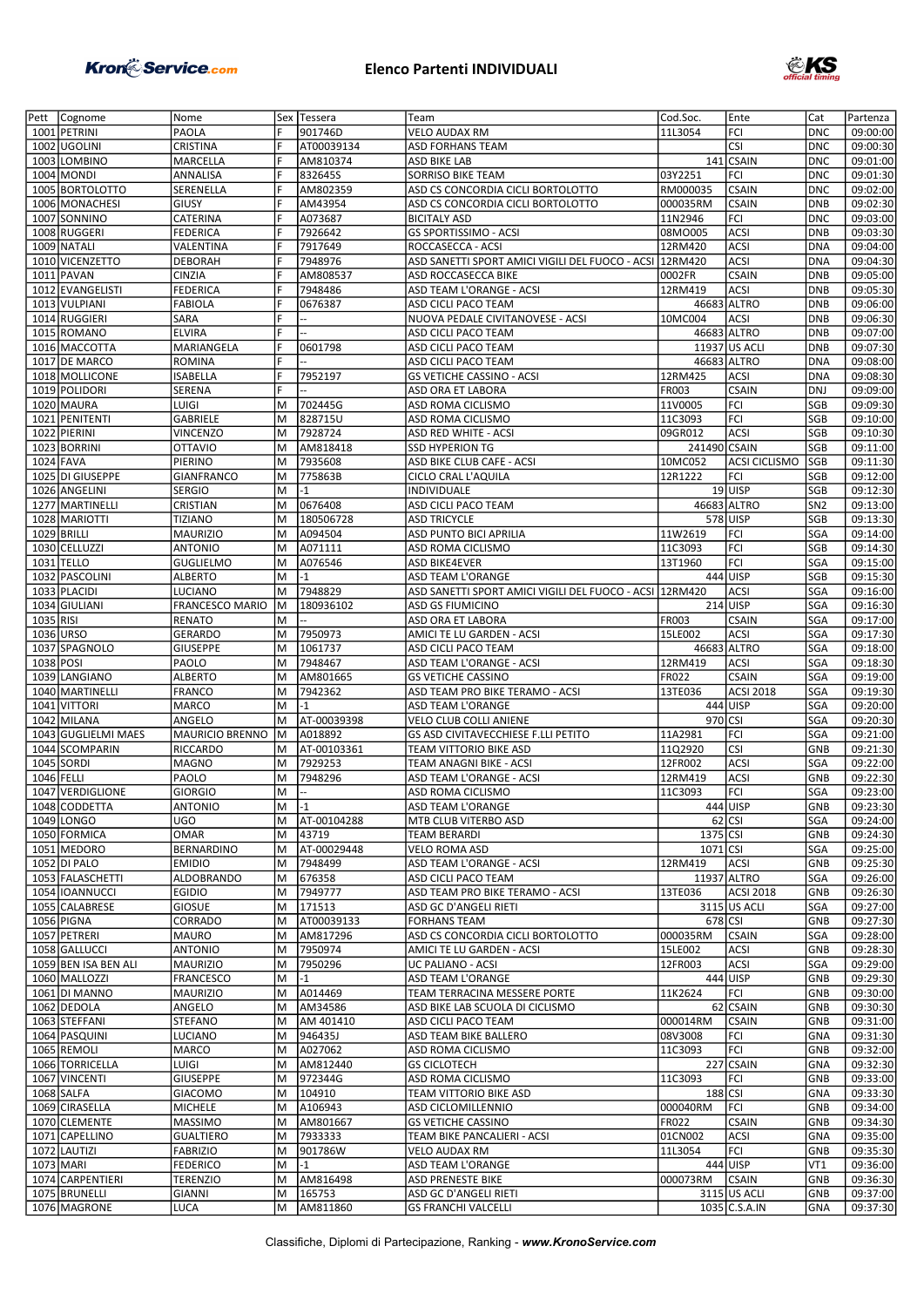

| Pett Cognome                 | Nome                             |        | Sex Tessera           | Team                                                     | Cod.Soc.            | Ente              | Cat                           | Partenza                                                                                                                                                                                     |
|------------------------------|----------------------------------|--------|-----------------------|----------------------------------------------------------|---------------------|-------------------|-------------------------------|----------------------------------------------------------------------------------------------------------------------------------------------------------------------------------------------|
| 1077 DONATIVI                | VINCENZO                         | M      | A120313               | <b>ASD GC ANTONELLI</b>                                  | RMP61               | FCI               | <b>GNB</b>                    | 09:38:00                                                                                                                                                                                     |
| 1078 RUFFINI                 | <b>FABIO</b>                     | lм     | AM805165              | <b>GS FRANCHI VALCELLI</b>                               |                     | 1035 CASN         | GNA                           | 09:38:30                                                                                                                                                                                     |
| 1079 PEVIANI                 | LUCA                             | M      | 946933M               | <b>BICITALY ASD</b>                                      | 11N2946             | FCI               | <b>GNB</b>                    | 09:39:00                                                                                                                                                                                     |
|                              | <b>DOMENICO</b>                  | Iм     | 7950969               | AMICI TE LU GARDEN - ACSI                                |                     | <b>ACSI</b>       | GNA                           | 09:39:30                                                                                                                                                                                     |
| 1080 DE FRANCESCHI           |                                  |        |                       |                                                          | 15LE002             |                   |                               |                                                                                                                                                                                              |
| 1081 TUDICO                  | GAETANO                          | M      | 562462U               | CICLO CRAL L'AQUILA                                      | 12R1222             | FCI               | GNB                           | 09:40:00                                                                                                                                                                                     |
| 1082 MILILOTTI               | RICCARDO                         | M      | 7902280               | TEAM MARATHON BIKE - ACSI                                |                     | 881 ACSI          | GNA                           | 09:40:30                                                                                                                                                                                     |
| 1083 SERAFINELLI             | <b>MARIO</b>                     | M      | 180776282             | ASD MTB SANTA FIORA                                      |                     | 370 UISP          | <b>GNB</b>                    | 09:41:00                                                                                                                                                                                     |
| 1084 ONOFRI                  | LUIGI                            | M      | AM818435              | <b>SSD HYPERION TG</b>                                   | 241490 CSAIN        |                   | GNB                           | 09:41:30                                                                                                                                                                                     |
| 1085 GENTILI                 | STEFANO                          | M      | $-1$                  | ASD TEAM L'ORANGE                                        |                     | 444 UISP          | <b>GNA</b>                    | 09:42:00                                                                                                                                                                                     |
| 1086 DI LORENZO              | <b>GAETANO</b>                   | M      | A013934               | ASD ROMA CICLISMO                                        | 11C3093             | FCI               | GNB                           | 09:42:30                                                                                                                                                                                     |
| 1087 TERZIANI                | LUCA                             | M      | AM 819102             | ASD CICLI FATATO                                         | 12RM028             | <b>CSAIN</b>      | <b>GNA</b>                    | 09:43:00                                                                                                                                                                                     |
| 1088 MONTI                   | <b>VITALE</b>                    | M      | A076549               | <b>ASD BIKE4EVER</b>                                     | 13T1960             | FCI               | GNB                           | 09:43:30                                                                                                                                                                                     |
| 1089 FANTOZZI                | MARCO                            | M      | 828079A               | <b>BICITALY ASD</b>                                      | 11N2946             | FCI               | <b>GNB</b>                    | 09:44:00                                                                                                                                                                                     |
| 1090 SEVERA                  | MARCO                            | M      | 7948830               | ASD SANETTI SPORT AMICI DEI VIGILI DEL FUOCO - A 12RM420 |                     | <b>ACSI</b>       | VT <sub>2</sub>               | 09:44:30                                                                                                                                                                                     |
| 1091 MAMBRINI                | <b>GIULIO</b>                    | M      | A096048               | <b>BICITALY ASD</b>                                      | 11N2946             | FCI               | <b>GNB</b>                    | 09:45:00                                                                                                                                                                                     |
| 1092 FERMINELLI              | <b>STEFANO</b>                   | Iм     | 1826520               | ASD WHITE BULL TEAM                                      | 112761 AICS         |                   | VT <sub>2</sub>               | 09:45:30                                                                                                                                                                                     |
| 1093 CIANCHETTI              | <b>ERIC PASCAL</b>               | Iм     | 7930053               | TEAM ANAGNI BIKE - ACSI                                  | 12FR002             | <b>ACSI</b>       | GNB                           | 09:46:00                                                                                                                                                                                     |
| 1094 PAOLINI                 | LUIGI                            | M      | 7952893               | ASD ANGELINI CYCLING TEAM - ACSI                         | 13PE019             | <b>ACSI</b>       | VT <sub>2</sub>               |                                                                                                                                                                                              |
|                              |                                  |        |                       |                                                          |                     |                   |                               | 09:46:30                                                                                                                                                                                     |
| 1095 POLLETTA                | MARCO                            | M      | AM817377              | SANTA MARIA DELLE MOLE ASD                               | 242141 CSAIN        |                   | GNB                           | 09:47:00                                                                                                                                                                                     |
| 1096 INFELLI                 | <b>FRANCESCO</b>                 | M      | 104900                | TEAM VITTORIO BIKE ASD                                   | 11Q2920             | <b>CSI</b>        | VT <sub>2</sub>               | 09:47:30                                                                                                                                                                                     |
| 1097 TOMASICCHIO             | <b>MICHELE</b>                   | M      | AT-00035292           | <b>GS CICLOTECH</b>                                      | 227 CSI             |                   | GNB                           | 09:48:00                                                                                                                                                                                     |
| 1098 COZZOLINO               | <b>GIOVANNI</b>                  | Iм     | 174848                | ASD GS DOGMA BIKE                                        |                     | 9066 US ACLI      | VT <sub>2</sub>               | 09:48:30                                                                                                                                                                                     |
| 1099 POLIDORI                | <b>ENNIO</b>                     | Iм     | 7949674               | ASD ORA ET LABORA - ACSI                                 | 12RM418             | <b>ACSI</b>       | GNB                           | 09:49:00                                                                                                                                                                                     |
| 1100 JOMMARINI               | <b>ALSSANDRO</b>                 | M      | 180893539             | <b>ASD IMPERO</b>                                        | 1704 UISP           |                   | VT <sub>2</sub>               | 09:49:30                                                                                                                                                                                     |
| 1101 DISCEPOLI               | PAOLO                            | M      | AT-00041524           | <b>FORANS TEAM</b>                                       | 678 CSI             |                   | GNB                           | 09:50:00                                                                                                                                                                                     |
| 1102 SILVESTRI               | <b>FRANCESCO</b>                 | M      | A042852               | <b>APEBIKE ASD</b>                                       | 11N2801             | FCI               | VT <sub>2</sub>               | 09:50:30                                                                                                                                                                                     |
| 1103 GIOIA                   | ANTONIO ALDO                     | M      | 7950844               | CICLISTI DEL POLLINO - ACSI                              | 12RM431             | <b>ACSI</b>       | GNA                           | 09:51:00                                                                                                                                                                                     |
| 1104 NANNETTI                | ALESSANDRO                       | lм     | 972103Y               | ASD TEAM BIKE BALLERO                                    | 08V3008             | FCI               | VT <sub>2</sub>               | 09:51:30                                                                                                                                                                                     |
| 1105 CANNONE                 | <b>GIANFRANCO</b>                | lм     | AM801095              | AUDAX FIORMONTI                                          | 239816 CSAIN        |                   | GNA                           | 09:52:00                                                                                                                                                                                     |
| 1106 FURNÒ                   | PIERPAOLO                        | M      | A113040               | ASD CICLI CASTELLACCIO                                   | 11R3075             | FCI               | VT <sub>2</sub>               | 09:52:30                                                                                                                                                                                     |
| 1107 FLUMERI                 | MAURO                            | M      | AM814060              | ASD CIAMPINO BIKE                                        | 000023RM            | <b>CSAIN</b>      | VT <sub>2</sub>               | 09:53:00                                                                                                                                                                                     |
|                              |                                  |        |                       |                                                          |                     |                   |                               |                                                                                                                                                                                              |
| 1108 SPARACO                 | MARCO                            | M      | AT0039221/18          | ASD CICLI ROMA CLUB BIKE FARM                            | 1079 CSI            |                   | GNA                           | 09:53:30                                                                                                                                                                                     |
| 1109 GUGLIELMI               | <b>GBRIELE</b>                   | M      | A017149               | ASD ROMA CICLISMO                                        |                     | $-1$ FCI          | VT <sub>2</sub>               | 09:54:00                                                                                                                                                                                     |
| 1110 SELCI                   | <b>MAURO</b>                     | M      | 988401U               | PRO BIKE RIDING TEAM                                     | 11J1890             | FCI               | GNA                           | 09:54:30                                                                                                                                                                                     |
| 1111 SCALABRELLI             | <b>MICHELE</b>                   | Iм     | 7948983               | ASD SANETTI SPORT AMICI DEI VIGILI DEL FUOCO - A 12RM420 |                     | <b>ACSI</b>       | VT <sub>2</sub>               | 09:55:00                                                                                                                                                                                     |
| 1112 DI GIURA                | <b>GIOVANNI</b>                  | M      | 180992825             | ASD DIABOLIK TEAM                                        |                     | 506 UISP          | GNA                           | 09:55:30                                                                                                                                                                                     |
| 1113 DI CESARE               | ALESSANDRO                       | M      | AM817361              | SANTA MARIA DELLE MOLE ASD                               | 242141              | 2018 VT2          |                               | 09:56:00                                                                                                                                                                                     |
| 1114 CAPOCCIA                | <b>ROBERTO</b>                   | M      | AM808603              | ASD ETRURIA HOME BIKE                                    | 000041RM            | <b>CSAIN</b>      | GNA                           | 09:56:30                                                                                                                                                                                     |
| 1115 CARBONE                 | <b>MAURIZIO</b>                  | M      | AM819435              | <b>ASD AMICI INBICI</b>                                  | 000016RM            | <b>CSAIN</b>      | VT <sub>2</sub>               | 09:57:00                                                                                                                                                                                     |
| 1116 D'AMBROSIO              | ALESSANDRO                       | M      | AM804321              | ASD ORA ET LABORA                                        | <b>FR003</b>        | <b>CSAIN</b>      | <b>GNA</b>                    | 09:57:30                                                                                                                                                                                     |
|                              |                                  |        |                       |                                                          |                     |                   |                               |                                                                                                                                                                                              |
|                              |                                  | lм     |                       |                                                          |                     |                   |                               |                                                                                                                                                                                              |
| 1117 DE ANGELIS              | LUCA                             |        | AT-00402351           | <b>ANZIO BIKE ASD</b>                                    |                     | 315 CSI LATINA    | VT1                           | 09:58:00                                                                                                                                                                                     |
| 1118 CAPERNA                 | MARCO                            | M      | AM818423              | <b>SSD HYPERION TG</b>                                   | 241490 CSAIN        |                   | GNA                           | 09:58:30                                                                                                                                                                                     |
| 1119 DACUTI                  | <b>ALBERTO</b>                   | M      | 7951523               | SANTA MARIA DELLE MOLE ASD - ACSI                        | 12RM426             | <b>ACSI</b>       | VT1                           |                                                                                                                                                                                              |
| 1120 TURRIZIANI              | <b>ANTONIO</b>                   | M      | 854119Z               | ASD ROCCASECCA BIKE                                      | 11C2991             | FCI               | GNA                           |                                                                                                                                                                                              |
| 1121 MARINI                  | <b>SIMONE</b>                    | M      | AM816506              | <b>ASD PRENESTE BIKE</b>                                 | 000073RM            | <b>CSAIN</b>      | VT1                           |                                                                                                                                                                                              |
| 1122 TEDESCO                 | <b>MAURIZIO</b>                  | M      | 170963906             | PDM CASSINO BIKE                                         | N4A8224             | <b>UISP</b>       | <b>GNA</b>                    |                                                                                                                                                                                              |
| 1123 GAONE                   | <b>STEFANO</b>                   | M      | $-1$                  | <b>ASD TEAM L'ORANGE</b>                                 |                     | 444 UISP          | VT1                           |                                                                                                                                                                                              |
| 1124 COTTIGNOLI              | GIUSEPPE                         | M      | AM805954              | ASD CICLI PETTA                                          | [000045RM           | CSAIN             | GNA                           |                                                                                                                                                                                              |
| 1125 FALCIONE                | <b>FABIO</b>                     | lм     | A045830               | ASD TEAM BIKE BALLERO                                    | 08V3008             | FCI               | VT1                           |                                                                                                                                                                                              |
| 1126 DI COSMO                | ROCCO                            | M      | A116864               | FUN BIKE ASD TWO WEELS                                   | 11M3063             | FCI               | <b>GNA</b>                    | 09:59:00<br>09:59:30<br>10:00:00<br>10:00:30<br>10:01:00<br>10:01:30<br>10:02:00<br>10:02:30                                                                                                 |
| 1127 FIASCHETTI              | ALESSANDRO                       | M      | 723908D               | ASD ROMA CICLISMO                                        | 11C3093             | FCI               | <b>GNA</b>                    |                                                                                                                                                                                              |
| 1128 LO MONACO               | <b>EMILIANO</b>                  | M      | A014953               | VELO AUDAX RM                                            | 11L3054             | FCI               | VT1                           |                                                                                                                                                                                              |
| 1129 SANTINI                 | CARLO                            | M      | 7912747               | ASD GIULIODORI RENZO - BIKE CLUB CAFE - ACSI             | 10MC008             | <b>ACSI</b>       | GNA                           | 10:03:00<br>10:03:30<br>10:04:00                                                                                                                                                             |
| 1130 IOANNUCCI               | ALESSANDRO                       | lм     | 1826522               | ASD WHITE BULL TEAM                                      | 112761 AICS         |                   | VT <sub>1</sub>               |                                                                                                                                                                                              |
| 1131 PERNASILIO              | CARMINE                          | M      | AM818349              | ERRECLIMA- PROFESSIONAL CYCLING                          | 00031FR             | <b>CSAIN</b>      | <b>GNA</b>                    | 10:04:30<br>10:05:00                                                                                                                                                                         |
| 1132 BARBA                   | <b>LUIGI</b>                     | M      | 7950847               | AMICI TE LU GARDEN - ACSI                                | 15LE002             | <b>ACSI</b>       | VT1                           | 10:05:30                                                                                                                                                                                     |
| 1133 SANTINI                 | CLAUDIO                          | M      | 1252104               | ASD FRASSOCYCLING TEAM                                   | LAZR10141           | ASI               | <b>GNA</b>                    |                                                                                                                                                                                              |
|                              |                                  | M      |                       |                                                          |                     | <b>CSAIN PLUS</b> | VT1                           | 10:06:00                                                                                                                                                                                     |
| 1134 PETRICCA                | ANDREA                           |        | AM817292              | <b>ASD CICLI ROSSI</b>                                   | 12RM052             |                   |                               |                                                                                                                                                                                              |
| 1135 CINQUE                  | <b>FRANCESCO</b>                 | M      | A076519               | <b>ASD BIKE4EVER</b>                                     | 13T1960             | FCI               | GNA                           |                                                                                                                                                                                              |
| 1136 SINESI                  | <b>SERGIO</b>                    | M      | A108285               | ASD TEAM BIKE BALLERO                                    | 08V3008             | FCI               | VT <sub>1</sub>               | 10:06:30<br>10:07:00<br>10:07:30                                                                                                                                                             |
| 1137 DE CAROLIS              | <b>ROBERTO</b>                   | M      | 254549                | SS CICLISTICA HERMADA                                    |                     | 242 OPES          | <b>GNA</b>                    |                                                                                                                                                                                              |
| 1138 DE PAULIS               | STEFANO                          | M      | 7951529               | SANTA MARIA DELLE MOLE ASD - ACSI                        | 12RM246             | <b>ACSI</b>       | VT1                           |                                                                                                                                                                                              |
| 1239 D'AGOSTINI              | MARCO                            | M      | 876607H               | ASD CRM RACING                                           | 11R3019             | FCI               | <b>GNA</b>                    |                                                                                                                                                                                              |
| 1140 MADOLINI                | <b>SIMONE</b>                    | M      | 791756G               | PRO BIKE RIDING TEAM                                     | 11J1890             | FCI               | VT1                           |                                                                                                                                                                                              |
| 1141 PUISSA                  | PAOLO                            | Iм     | AT00032004            | ASD CRM RACING                                           | 1079 CSI            |                   | <b>GNA</b>                    |                                                                                                                                                                                              |
| 1142 DAVI                    | GABRIELE                         | M      | 7914854               | TEAM BIKE PANCALIERI - ACSI                              | 01CN002             | <b>ACSI</b>       | VT1                           |                                                                                                                                                                                              |
| 1143 TARANI                  | <b>FABRIZIO</b>                  | M      | 828799H               | TRIONO RACING MEDICAL FREM                               | 10H0852             | FCI               | <b>GNA</b>                    |                                                                                                                                                                                              |
| 1144 MAZZOTTA                | MARCO                            | M      | $-1$                  | ASD TEAM L'ORANGE                                        |                     | 444 UISP          | VT1                           |                                                                                                                                                                                              |
| 1145 LOLLI                   | ALFREDO                          | M      | 7933476               | TEAM ANAGNI BIKE - ACSI                                  | 12FR002             | <b>ACSI</b>       | <b>GNA</b>                    |                                                                                                                                                                                              |
| 1146 COLACECI                | LEANO                            | M      | AT00401657            | ANZIO BIKE ASD                                           | 400315 CSI          |                   | SN <sub>2</sub>               |                                                                                                                                                                                              |
| 1147 BELDOMENICO             | ALESSANDRO                       | M      | 7951566               |                                                          | 12RM426             | <b>ACSI</b>       | GNA                           |                                                                                                                                                                                              |
|                              |                                  |        |                       | SANTA MARIA DELLE MOLE ASD - ACSI                        |                     |                   |                               |                                                                                                                                                                                              |
| 1148 LANCI                   | DANIELE                          | M      | A115217               | ASD REDINGO' CYCLING TEAM                                | 11H3027             | FCI               | SN <sub>2</sub>               |                                                                                                                                                                                              |
| 1149 ARCANGELI               | LUCA                             | M      | AM817354              | SANTA MARIA DELLE MOLE ASD                               | 242141 CSAIN        |                   | GNA                           |                                                                                                                                                                                              |
| 1150 ERCOLI                  | ALESSANDRO                       | M      | 7948980               | ASD SANETTI SPORT AMICI VIGILI DEL FUOCO - ACSI 12RM420  |                     | ACSI              | SN <sub>2</sub>               |                                                                                                                                                                                              |
| 1151 ZANGRILLI<br>1152 EMILI | <b>GIANNI</b><br><b>VITTORIO</b> | M<br>M | 7929487<br>AT00035879 | TEAM ANAGNI BIKE - ACSI<br><b>GS ELETTROFONTEIANA</b>    | 12FR002<br>1090 CSI | <b>ACSI</b>       | <b>GNA</b><br>SN <sub>2</sub> | 10:08:00<br>10:08:30<br>10:09:00<br>10:09:30<br>10:10:00<br>10:10:30<br>10:11:00<br>10:11:30<br>10:12:00<br>10:12:30<br>10:13:00<br>10:13:30<br>10:14:00<br>10:14:30<br>10:15:00<br>10:15:30 |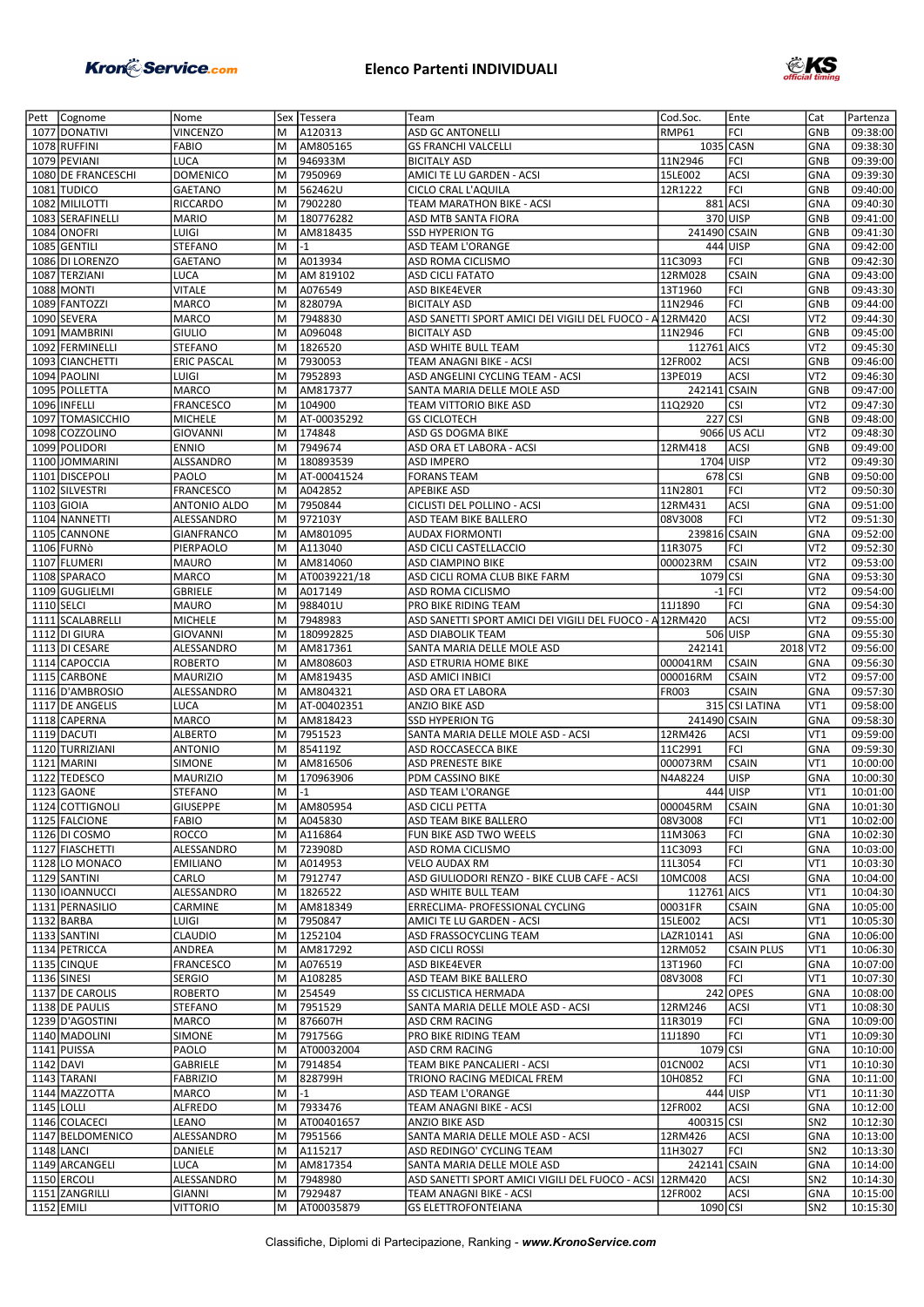

|          | Pett Cognome           | Nome              |     | Sex Tessera              | Team                                                     | Cod.Soc.             | Ente              | Cat             | Partenza |
|----------|------------------------|-------------------|-----|--------------------------|----------------------------------------------------------|----------------------|-------------------|-----------------|----------|
|          | 1153 GIOSI             | ALEANDRO          | M   | AT-00201617-16/17        | ASD LA CROGNALE MTB - FREE RIDERS                        | $114$ <sub>CSI</sub> |                   | GNA             | 10:16:00 |
|          | 1154 SANCLIMENTI       | <b>SIMONE</b>     | M   | <b>CSAIN</b>             | <b>ASD PRENESTE BIKE</b>                                 | 000073RM             | AM816498          | SN <sub>2</sub> | 10:16:30 |
|          | 1155 STEFANUCCI        | LIVIO             | M   | A114905                  | CICLO CRAL L'AQUILA                                      | 12R1222              | FCI               | GNA             | 10:17:00 |
|          | 1156 DE SIENA          | <b>ENZO</b>       | M   | AT00035277               | <b>GS CICLOTECH</b>                                      | 227 CSI              |                   | GNA             | 10:17:30 |
|          | 1157 DOS SANTOS GALVAO | MARIO ROGERIO     | M   | AM810235                 | ASD BIKE LAB SCUOLA CICLISMO                             | 00062 RM             | <b>CSAIN</b>      | SN <sub>2</sub> | 10:18:00 |
|          | 1158 MAURIELLO         | <b>ENRICO</b>     | M   | AM801669                 | <b>GS VETICHE CASSINO</b>                                | FR022                | <b>CSAIN</b>      | GNA             | 10:18:30 |
|          | 1159 PONZO             | <b>FABRIZIO</b>   | M   | 7951515                  | SANTA MARIA DELLE MOLE ASD - ACSI                        | 12RM426              | <b>ACSI</b>       | SN <sub>2</sub> | 10:19:00 |
|          | 1160 POMELLA           | MASSIMO           | M   | 7950446                  | <b>GS VETICHE CASSINO - ACSI</b>                         | 12RM425              | <b>ACSI</b>       | GNA             | 10:19:30 |
|          | 1161 PESCIAIOLI        | <b>FRANCESCO</b>  | M   | A089693                  | ASD CICLI CASTELLACCIO                                   | 11R3075              | FCI               | SN <sub>2</sub> | 10:20:00 |
|          | 1162 FRASSINETI        | <b>FEDERICO</b>   | M   | AT 00035279              | <b>GS CICLOTECH</b>                                      | 227 CSI              |                   | GNA             | 10:20:30 |
|          | 1163 ADANAH            | <b>KRISTIEN</b>   | M   | AM812395                 | <b>GS CICLOTECH</b>                                      | <b>CICLOTECH</b>     | C.S.A.IN.         | SN <sub>2</sub> | 10:21:00 |
|          | 1164 DANIELE           | <b>GIULIANO</b>   | M   | AT00401981               | ASD CICLISTICA APRILIA                                   |                      | 59 CSI            | GNA             | 10:21:30 |
|          | 1165 DEL SIGNORE       | <b>FABRIZIO</b>   | M   | AT00401660               | <b>ANZIO BIKE ASD</b>                                    | 400315 CSI           |                   | SN <sub>2</sub> | 10:22:00 |
|          | 1166 CONTI             | ANDREA            | M   | AT-00401620-17/18        | <b>ASD CICLISTICA APRILIA</b>                            |                      | 59 CSI            | GNA             | 10:22:30 |
|          | 1167 ROCCHI            | <b>MORENO</b>     | M   | 180937333                | ASD ESTRA X-ROAD                                         | CC1040412            | <b>UISP</b>       | SN <sub>1</sub> | 10:23:00 |
|          | 1168 PERCIBALLI        | GIANCARLO         | M   | 7929543                  | TEAM ANAGNI BIKE - ACSI                                  | 12FR002              | <b>ACSI</b>       | GNA             | 10:23:30 |
|          | 1169 GUARINO           | <b>FRANCESCO</b>  | M   | 7948436                  | ASD TEAM L'ORANGE - ACSI                                 | 12RM419              | <b>ACSI</b>       | SN <sub>1</sub> | 10:24:00 |
|          | 1170 MIELE             | GIANFRANCO        | M   | 173013                   | BIKEXTREME RACING TEAM                                   |                      | 12688 US ACLI     | GNA             | 10:24:30 |
|          | 1171 FUSCO             | ANTONIO           | M   | Ξ.                       | ASD FREE BIKERS TEAM                                     |                      |                   | SN <sub>1</sub> | 10:25:00 |
|          | 1172 DI GREGORIO       | <b>MARIO</b>      | M   | A115469                  | CICLO CRAL L'AQUILA                                      | 12R1222              | FCI               | GNA             | 10:25:30 |
|          | 1173 MATTIA            | PAOLO             | M   | AM804324                 | ASD ORA ET LABORA                                        | FR003                | <b>CSAIN</b>      | GNA             | 10:26:00 |
|          | 1174 GUIDOTTI          | ALESSANDRO        | м   | 7946145                  | TEAM MARATHON BIKE - ACSI                                | 09GR007              | <b>ACSI</b>       | SN <sub>1</sub> | 10:26:30 |
| 1175     | LAGNA                  | <b>STEFANO</b>    | M   | AM 812637                | ASD BAR BOVA OFFICINA ALIMENTARE                         | 12RM006              | <b>CSAIN</b>      | VT <sub>2</sub> | 10:27:00 |
|          | 1176 COSTA             | ALESSANDRO        | M   | AT-00034934              | ASD MTB SANTA MARINELLA CICLI MONTANINI                  | 1076 CSI             |                   | SN <sub>1</sub> | 10:27:30 |
| 1177     | <b>ASCI</b>            | NAZZARENO         | M   | 969726C                  | ASD ROMA CICLISMO                                        | 11C3093              | FCI               | VT <sub>2</sub> | 10:28:00 |
|          | 1178 GUARDA            | <b>STEFANO</b>    | M   | AT 00402606              | TEAM BIKE VODICE                                         |                      | 400325 CSI LATINA | <b>JUN</b>      | 10:28:30 |
|          | 1179 GRIMALDI          | PASQUALE          | M   | 7948272                  | ASD TEAM L'ORANGE - ACSI                                 | 12RM419              | <b>ACSI</b>       | VT <sub>2</sub> | 10:29:00 |
|          | 1180 CARTOLANO         | <b>DOMENICO</b>   | M   | AM812434                 | ASD BIKE LAB SCUOLA CICLISMO                             | 000062RM             | <b>CSAIN</b>      | <b>JUN</b>      | 10:29:30 |
|          | 1181 CESARI            | ANGELO            | M   | 7929263                  | TEAM ANAGNI BIKE - ACSI                                  | 12FR002              | <b>ACSI</b>       | VT <sub>2</sub> | 10:30:00 |
| 1182     | NICOLETTI              | LUCIANO           | M   | A134801                  | PIESSE CYCLING TEAM ASD                                  | 11P2875              | FCI               | <b>JUN</b>      | 10:30:30 |
|          | 1183 MENEGHELLO        | DANIELE           | M   | AM808538                 | ASD ROCCASECCA BIKE                                      | 0002FR               | <b>CSAIN</b>      | VT <sub>2</sub> | 10:31:00 |
|          | 1184 VALERIO           | <b>RENATO</b>     | M   | $-1$                     | ASD CICLI PACO TEAM                                      | 000014RM             | US ACLI           | <b>JUN</b>      | 10:31:30 |
|          | 1185 STELLA            | <b>GIUSEPPE</b>   | M   | AM801664                 | <b>GS VETICHE CASSINO</b>                                | FR022                | <b>CSAIN</b>      | VT <sub>2</sub> | 10:32:00 |
|          | 1186 MARTININI         | MARCO             | M   | AO50598                  | PIESSE CYCLING TEAM ASD                                  | 11P2875              | FCI               | <b>JUN</b>      | 10:32:30 |
|          | 1187 MORAZZINI         | MASSIMILIANO      | lм  | A145093                  | ASD BOMBIKE TEAM                                         | 12Y1245              | FCI               | VT <sub>2</sub> | 10:33:00 |
|          | 1188 ALESSI            | SIMONE            | M   | AT-00103342              | TEAM VITTORIO BIKE ASD                                   | 1102920              | <b>CSI</b>        | <b>JUN</b>      | 10:33:30 |
|          | 1189 AVRAMOV GIULIVI   | <b>BORIS</b>      | M   | 178095                   | ASD GC D'ANGELI RIETI                                    |                      | 3115 US ACLI      | VT <sub>2</sub> | 10:34:00 |
|          | 1190 MARTINELLI        | <b>DAVIDE</b>     | M   | 7948832                  | ASD SANETTI SPORT AMICI DEI VIGILI DEL FUOCO - A 12RM420 |                      | <b>ACSI</b>       | <b>JUN</b>      | 10:34:30 |
|          | 1191 DI IORIO          | <b>ERNESTO</b>    | M   | AM38309                  | ASD ORA ET LABORA                                        | FR003                | <b>CSAIN</b>      | VT <sub>2</sub> | 10:35:00 |
|          | 1192 MARTINELLI        | <b>DAVIDE</b>     | M   | A113161                  | ASD VIGILI DEL FUCO                                      | 11X3228              | FCI               | <b>JUN</b>      | 10:35:30 |
| 1193     | D'AMBROSIO             | <b>RENATO</b>     | M   | AM804371                 | ASD ORA ET LABORA                                        | FR003                | <b>CSAIN</b>      | VT <sub>2</sub> | 10:36:00 |
|          | 1194 MAGNANTE          | GIANLUCA          | M   | A018563                  | ASD MTB SANTA MARINELLA CICLI MONTANINI                  | 11L2976              | FCI               | <b>JUN</b>      | 10:36:30 |
| 1195     | FASCIANI               | ALESSANDRO        | M   | AT 00401961 16 17        | ASD CICLISTICA APRILIA                                   |                      | $59$ CSI          | VT <sub>2</sub> | 10:37:00 |
|          | 1196 TENTARELLI        | <b>IVAN</b>       | M   | 7928434                  | ASD CICLOMILLENNIO - ACSI                                | 12RM311              | <b>ACSI</b>       | VT <sub>2</sub> | 10:37:30 |
| 1197     | PISANI                 | EMANUELE          | M   | AM804332                 | ASD ORA ET LABORA                                        | FR003                | <b>CSAIN</b>      | VT <sub>2</sub> | 10:38:00 |
| 1198     | MAMPIERI               | MASSIMILIANO      | M   | 7928416                  | ASD CICLOMILLENNIO - ACSI                                | 12RM311              | <b>ACSI</b>       | VT <sub>2</sub> | 10:38:30 |
|          | 1199 ROMANI            | LUCIANO           | M   | 946221                   | AMICI BIKE PALIANO                                       | 110678 AICS          |                   | VT <sub>2</sub> | 10:39:00 |
|          | 1200 CLEMENTE          | MAURIZIO          | IM. | A092849                  | ASD ROMA CICLISMO                                        | 11C3093              | FCI               | IVT2            | 10:39:30 |
|          | 1201 NARDONE           | <b>FABIO</b>      | M   | AM812656                 | ERRECLIMA- PROFESSIONAL CYCLING                          | 00031FR              | <b>CSAIN</b>      | VT <sub>2</sub> | 10:40:00 |
|          | 1202 ORSINI            | <b>FABRIZIO</b>   | M   | A138156                  | <b>GS CICLOTECH</b>                                      | 11P2843              | FCI               | VT <sub>2</sub> | 10:40:30 |
|          | 1203 DE RUBEIS         | <b>MOSE</b>       | M   | ш.                       | ASD CYCLING EXPLORERS                                    | FR003                | <b>CSAIN</b>      | VT <sub>2</sub> | 10:41:00 |
|          | 1204 FALEGNAMI         | <b>VIRGINIO</b>   | M   | 170963904                | PDM CASSINO BIKE                                         | N4A8224              | <b>UISP</b>       | VT <sub>2</sub> | 10:41:30 |
|          | 1205 FERRANTE          | DANIELE           | M   | AM812786                 | <b>ASD IRON BIKE</b>                                     | 000070RM             | <b>CSAIN</b>      | VT <sub>2</sub> | 10:42:00 |
|          | 1206 MASCHIETTI        | <b>FABRIZIO</b>   | M   | 999278J                  | ASD MTB SANTA MARINELLA CICLI MONTANINI                  | 11L2976              | FCI               | VT <sub>2</sub> | 10:42:30 |
|          | 1207 MIRABELLA         | MASSIMO           | М   | 7929201                  | TEAM ANAGNI BIKE - ACSI                                  | 12FR002              | <b>ACSI</b>       | VT <sub>2</sub> | 10:43:00 |
|          | 1208 SALVATELLI        | ANDREA            | M   | 1826637                  | DI GIOIA CYCLING TEAM                                    | 98082 AICS           |                   | VT <sub>2</sub> | 10:43:30 |
|          | 1209 PORTARO           | WALTER            | M   | AM812791                 | <b>ASD IRON BIKE</b>                                     | 000070RM             | <b>CSAIN</b>      | VT <sub>2</sub> | 10:44:00 |
|          | 1210 DELLA CORTE       | <b>CIRO</b>       | M   | A113373                  | <b>ASD BIKE4EVER</b>                                     | 13T1969              | FCI               | VT <sub>2</sub> | 10:44:30 |
| 1211 CUI |                        | <b>GIAN PAOLO</b> | М   | A114537                  | BIKE PLUSS VOLATA CYCLING ASD                            | 11P3236              | FCI               | VT <sub>2</sub> | 10:45:00 |
|          | 1212 SENSI             | <b>DANILO</b>     | M   | 7950201                  | ASD SANETTI SPORT AMICI VIGILI DEL FUOCO - ACSI 12RM420  |                      | <b>ACSI</b>       | VT <sub>2</sub> | 10:45:30 |
|          | 1213 BUZZACCONI        | <b>DOMENICO</b>   | M   | AM804299                 | ASD ORA ET LABORA                                        | FR003                | <b>CSAIN</b>      | VT <sub>2</sub> | 10:46:00 |
|          | 1214 PUCCI             | PIERLUCIANO       | M   | A107364                  | ASD LAZZARETTI                                           | 11K3029              | FCI               | VT <sub>2</sub> | 10:46:30 |
|          | 1215 TERLIZZI          | <b>ROBERTO</b>    | M   | A106517                  | PIESSE CYCLING TEAM ASD                                  | 11P2875              | FCI               | VT <sub>2</sub> | 10:47:00 |
|          | 1216 LINARI            | <b>UMBERTO</b>    | M   | AM812896                 | ASD TEAM CIVITA BIKE                                     | 240689 CSAIN         |                   | VT <sub>2</sub> | 10:47:30 |
|          | 1217 CASTIGLIONE       | GIOVANNI          | м   | AM804312                 | ASD ORA ET LABORA                                        | FR003                | <b>CSAIN</b>      | VT <sub>2</sub> | 10:48:00 |
|          | 1218 MINACAPELLI       | PAOLO             | M   | AM818434                 | <b>SSD HYPERION TG</b>                                   | 241490 CSAIN         |                   | VT <sub>2</sub> | 10:48:30 |
|          | 1219 NARDACCI          | MASSIMILIANO      | М   | 0676386                  | ASD CICLI PACO TEAM                                      |                      | 46683 ALTRO       | VT <sub>2</sub> | 10:49:00 |
|          | 1220 MARSELLA          | ANGELO            | М   | AM801663                 | <b>GS VETICHE CASSINO</b>                                | FR022                | <b>CSAIN</b>      | VT1             | 10:49:30 |
|          | 1221 BOVA              | LEONARDO          | M   | $\overline{\phantom{a}}$ | ASD BAR BOVA OFFICINA ALIMENTARE                         | 12RM006              | <b>CSAIN</b>      | VT1             | 10:50:00 |
|          | 1222 ALFANO            | ANTONELLO         | M   | 172992                   | BIKEXTREME RACING TEAM                                   |                      | 12688 US ACLI     | VT <sub>1</sub> | 10:50:30 |
|          | 1223 PAOLUCCI          | ANDREA            | M   | A089528                  | ASD CICLI CASTELLACCIO                                   | 11R3174              | FCI               | VT <sub>1</sub> | 10:51:00 |
|          | 1224 ULIVIERI          | <b>JOHNNY</b>     | M   | 723925M                  | ASD ROMA CICLISMO                                        | 11C3093              | FCI               | VT1             | 10:51:30 |
|          | 1225 NAPOLETANO        | <b>FABIO</b>      | M   | A110346                  | TEAM PROCYCLING PROMOTECH                                | 08P3189              | FCI               | VT1             | 10:52:00 |
|          | 1226 PICANO            | DANILO            | M   | 169798                   | BIKEXTREME RACING TEAM                                   |                      | 12688 US ACLI     | VT1             | 10:52:30 |
|          | 1227 ANGELINI          | <b>FABRIZIO</b>   | M   | A077090                  | ASD ROMA CICLISMO                                        | 11C3093              | FCI               | VT <sub>1</sub> | 10:53:00 |
|          | 1228 CELLINI           | <b>MAURO</b>      | M   | AM814113                 | DEVILBIKE TEAM COLLEFERRO                                | 000055RM             | <b>CSAIN</b>      | VT <sub>1</sub> | 10:53:30 |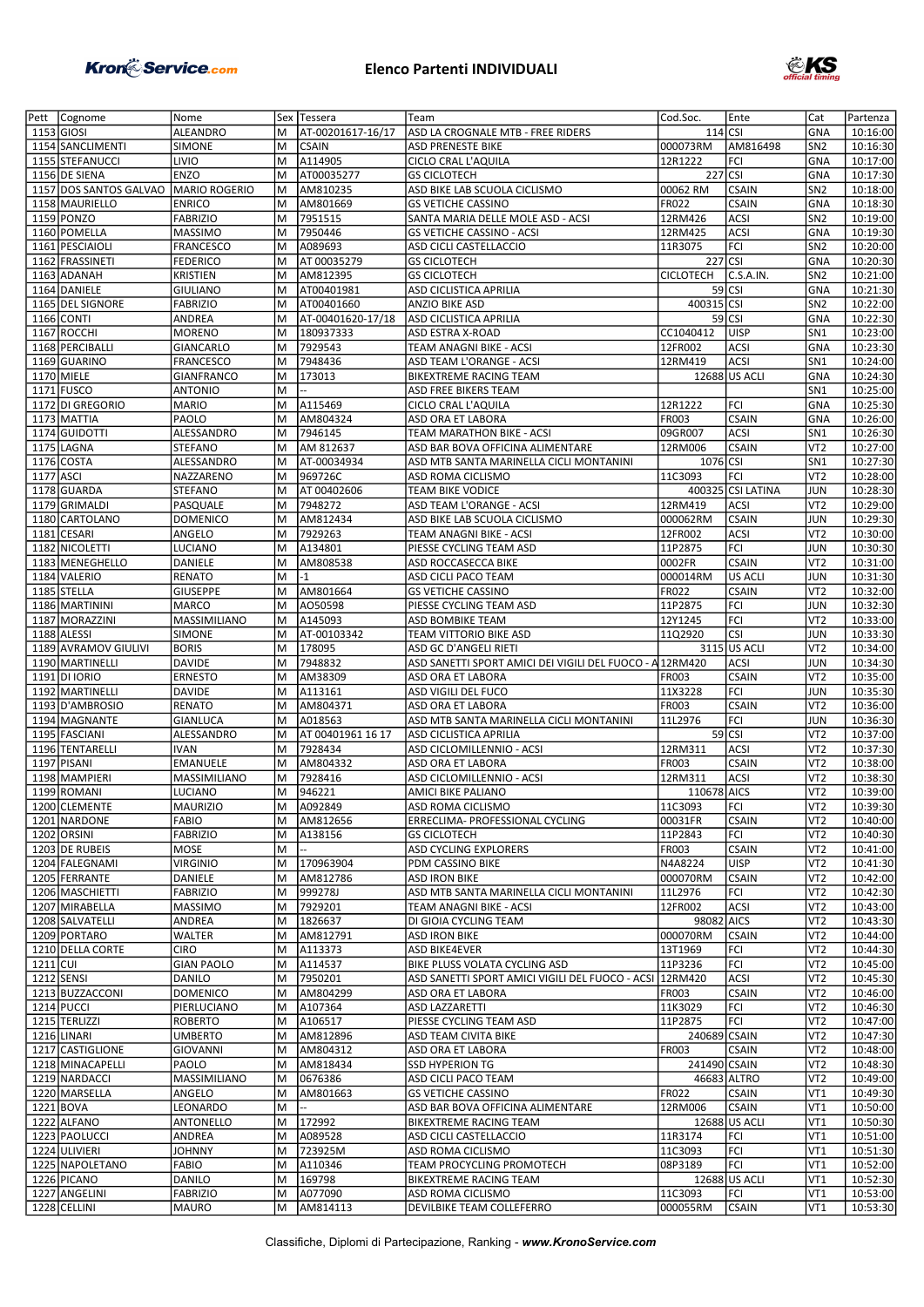

| Pett | Cognome           | Nome                  | Sex    | Tessera     | Team                                                    | Cod.Soc.        | Ente          | Cat                                | Partenza |
|------|-------------------|-----------------------|--------|-------------|---------------------------------------------------------|-----------------|---------------|------------------------------------|----------|
|      | 1229 DELLA CORTE  | PIETRO                | M      | A113370     | <b>ASD BIKE4EVER</b>                                    | 13T1969         | FCI           | VT1                                | 10:54:00 |
|      | 1230 PACITTI      | ALESSANDRO            | M      | AM812158    | RODMAN AZIMUT SQUADRA CORSE                             | 034TO           | <b>CSAIN</b>  | VT1                                | 10:54:30 |
|      | 1231 IMMORDINO    | <b>ANTONINO</b>       | M      | AM819753    | <b>ASD CICLI PETTA</b>                                  | 000045RM        | <b>CSAIN</b>  | VT1                                | 10:55:00 |
|      | 1232 CARDARILLI   | <b>GIOVANNI</b>       | M      | AM802362    | ASD CS CONCORDIA CICLI BORTOLOTTO                       | 000035RM        | <b>CSAIN</b>  | VT1                                | 10:55:30 |
|      | 1233 CATTORAR     | MASSIMILIANO          | M      | AM814116    | DEVILBIKE TEAM COLLEFERRO                               | 000055RM        | <b>CSAIN</b>  | VT1                                | 10:56:00 |
|      | 1234 DI CARLO     | LUCA                  | M      | A105949     | ASD EFFETTO CICLISMO FIANO ROMANO                       | 11A3012         | FCI           | VT1                                | 10:56:30 |
|      | 1235 SCARAMUZZA   | ANDREA                | M      | AM 802981   | ASD CICLOMILLENNIO                                      | 000040RM        | <b>CSAIN</b>  | VT1                                | 10:57:00 |
|      | 1236 GRASSI       | <b>ANTONIO</b>        | M      | 1309790     | GRUPPO MTB PEDALANDO ASD                                | 24965 AICS      |               | VT <sub>1</sub>                    | 10:57:30 |
|      | 1237 LO MONACO    | <b>EMILIANO</b>       | M      | A014953     | VELO AUDAX RM                                           | 11L3054         | FCI           | VT1                                | 10:58:00 |
|      | 1238 MARSELLA     | <b>MARCO</b>          | M      | AM 804309   | ASD ORA ET LABORA                                       | FR003           | <b>CSAIN</b>  | VT1                                | 10:58:30 |
|      | 1139 CERBARA      | <b>MIRKO</b>          | M      | 7929244     | TEAM ANAGNI BIKE -ACSI                                  | 12FR002         | <b>ACSI</b>   | VT1                                | 10:59:00 |
|      | 1240 CISTRONE     | <b>LUCA</b>           | M      | AM812658    | ERRECLIMA- PROFESSIONAL CYCLING                         | 00031FR         | <b>CSAIN</b>  | VT1                                | 10:59:30 |
|      | 1241 ANGELUCCI    | LUCA                  | M      | ш.          | ASD ORA ET LABORA                                       | FR003           | <b>CSAIN</b>  | VT1                                | 11:00:00 |
|      | 1242 POMELLA      | PAOLO                 | М      | AM801668    | <b>GS VETICHE CASSINO</b>                               | FR022           | <b>CSAIN</b>  | VT <sub>1</sub>                    | 11:00:30 |
|      | 1243 SILVESTRO    | <b>GIUSEPPE</b>       | M      | AM812788    | <b>ASD IRON BIKE</b>                                    | 000070RM        | <b>CSAIN</b>  | VT <sub>1</sub>                    | 11:01:00 |
|      | 1244 MOROSINI     | LUCA                  | M      | 171171111   | PDM CASSINO BIKE                                        | N4A8224         | <b>UISP</b>   | VT1                                | 11:01:30 |
|      | 1245 SCAFI        | CORRADO               | M      | 7942641     | TEAM ANAGNI BIKE - ACSI                                 | 12FR002         | <b>ACSI</b>   | VT1                                | 11:02:00 |
|      | 1246 ROSELLI      | <b>GIORGIO</b>        | M      | 1194783     | DI GIOIA CYCLING TEAM                                   | 98082           | <b>AICS</b>   | VT1                                | 11:02:30 |
|      | 1247 SCACCHI      | <b>ROCCO</b>          | M      | A110958     | <b>ASACI - EVONACICLI</b>                               | 11N0023         | FCI           | VT1                                | 11:03:00 |
|      | 1248 MELEDDU      | <b>MAURIZIO</b>       | M      | AM812143    | RODMAN AZIMUT SQUADRA CORSE                             | 034TO           | <b>CSAIN</b>  | VT1                                | 11:03:30 |
|      | 1249 BRIZZOLA     | ANDREA                | M      | A032112     | ASD ROMA CICLISMO                                       | 11C3093         | FCI           | VT1                                | 11:04:00 |
|      | 1250 DI DOMENICO  | <b>ETTORE</b>         | M      | ITA19780320 | SWISS CYCLING                                           | 19600913 UCI    |               | VT <sub>1</sub>                    | 11:04:30 |
|      | 1251 RUSSO        | <b>GIUSEPPE</b>       | M      | A076544     | ASD BIKE4EVER                                           | 13T1960         | FCI           | VT1                                | 11:05:00 |
|      | 1252 DI RE        | <b>FABRIZIO</b>       | M      | AM814112    | DEVILBIKE TEAM COLLEFERRO                               | 000055RM        | <b>CSAIN</b>  | VT1                                | 11:05:30 |
|      | 1253 COLETTA      | <b>EMILIANO</b>       | М      | 7946126     | TEAM ANAGNI BIKE - ACSI                                 | 12FR002         | <b>ACSI</b>   | VT1                                | 11:06:00 |
|      | 1254 DI LUZIO     | MASSIMILIANO          | M      | 7951585     | SANTA MARIA DELLE MOLE ASD - ACSI                       | 12RM426         | <b>ACSI</b>   | VT1                                | 11:06:30 |
|      | 1255 NISCO        | SALVATORE             | M      | 7950842     | CICLISTI DEL POLLINO - ACSI                             | 12RM431         | <b>ACSI</b>   | SN <sub>2</sub>                    | 11:07:00 |
|      | 1256 PERGAMO      | <b>ROCCO</b>          | M      | 633723Y     | ASD ITALIAN ARMY CYCLING TEAM                           | 11F2882         | FCI           | SN <sub>2</sub>                    | 11:07:30 |
|      | 1257 FREZZA       | <b>GLAUCO</b>         | M      | AM812898    | ASD TEAM CIVITA BIKE                                    | 240689          | <b>CSAIN</b>  | SN <sub>2</sub>                    | 11:08:00 |
|      | 1258 CORTESE      | LUCA                  | M      | AT00401570  | ASD CICLISTICA APRILIA                                  |                 | $59$ CSI      | SN <sub>2</sub>                    | 11:08:30 |
|      | 1259 SANTANGELO   | MASSIMILIANO          | M      | 173018      | BIKEXTREME RACING TEAM                                  |                 | 12688 US ACLI | SN <sub>2</sub>                    | 11:09:00 |
|      | 1260 FRABOTTA     | <b>GIOVANNI</b>       | M      | A076527     | <b>ASD BIKE4EVER</b>                                    | 13T1960         | FCI           | SN <sub>2</sub>                    | 11:09:30 |
|      | 1261 GIANNITELLI  | <b>SERGIO</b>         | M      | 173005      | <b>BIKEXTREME RACING TEAM</b>                           |                 | 12688 US ACLI | SN <sub>2</sub>                    | 11:10:00 |
|      | <b>1262 NECCI</b> | <b>FABIANO</b>        | M      | 7947017     | TEAM ANAGNI BIKE - ACSI                                 | 12FR002         | <b>ACSI</b>   | SN <sub>2</sub>                    | 11:10:30 |
|      | 1263 UBERTONE     | UGO                   | M      | AM818908    | ASD SUN BIKE                                            | 12RM045         | <b>CSAIN</b>  | SN <sub>2</sub>                    | 11:11:00 |
|      | 1264 VIZZACCARO   | LORETO                | М      | 172987      | BIKEXTREME RACING TEAM                                  |                 | 12688 US ACLI | SN <sub>2</sub>                    | 11:11:30 |
|      | 1265 GIOVANNETTI  | ANDREA                | M      | AM816502    | <b>ASD PRENESTE BIKE</b>                                | 000073RM        | <b>CSAIN</b>  | SN <sub>2</sub>                    | 11:12:00 |
|      | 1266 PERUGINI     | <b>MARCO</b>          | M      | A134802     | ASD CICLI PENNA                                         | 1185 FCI        |               | SN <sub>2</sub>                    | 11:12:30 |
|      | 1267 CATUCCI      | <b>GIUSEPPE</b>       | M      | 7951839     | CICLISTI DEL POLLINO - ACSI                             | 12RM431         | <b>ACSI</b>   | SN <sub>2</sub>                    | 11:13:00 |
|      | 1268 MATTEO       | <b>VINCENZO</b>       | M      | 7952962     | BIKEXTREME RACING TEAM - ACSI                           | 12RM430         | <b>ACSI</b>   | SN <sub>2</sub>                    | 11:13:30 |
|      | 1269 DE FRANCO    | ALESSANDRO            | M      | A026025     | <b>BICITALY ASD</b>                                     | 11N2946         | FCI           | SN <sub>2</sub>                    | 11:14:00 |
|      | 1270   IACOBUCCI  | RAFFAELE              | М      | 170813808   | ARRIVAMO CON CARMA ASD                                  | 150186774 UISP  |               | SN <sub>2</sub>                    | 11:14:30 |
|      | 1271 LEONI        | <b>WALTER</b>         | M      | 00055766    | <b>GS CICLOTECH</b>                                     | 227 CSI         |               | SN <sub>2</sub>                    | 11:15:00 |
|      | 1272 DI FAZIO     | SALVATORE             | M      | 1826263     | ASD IL SALICE                                           | 94658 AICS      |               | SN <sub>2</sub>                    | 11:15:30 |
|      | 1273 PALUZZI      | <b>EMILIANO</b>       | M      |             | ASD CICLI PACO TEAM                                     |                 | 46683 ALTRO   | SN <sub>2</sub>                    | 11:16:00 |
|      | 1274 ALIBERTI     | ANDREA                | M      | AM812661    | ERRECLIMA- PROFESSIONAL CYCLING                         | 00031FR         | <b>CSAIN</b>  | SN <sub>2</sub>                    | 11:16:30 |
|      | 1275 FILANNINO    | <b>GENNARO</b>        | M      | A086810     | ASD ITALIAN ARMY CYCLING TEAM                           | 11F2882         | FCI           | SN <sub>2</sub>                    | 11:17:00 |
|      | 1276 MASSUCCI     | <b>GIACINTO</b>       | IM.    | 0601060     | <b>ASD ROCCHETTA BIKE</b>                               | MOL-IS0060  ASI |               | SN <sub>2</sub>                    | 11:17:30 |
|      | 1278 SOMMA        | PASQUALE              | M      | AM812787    | <b>ASD IRON BIKE</b>                                    | 000070RM        | <b>CSAIN</b>  | SN <sub>2</sub>                    | 11:18:30 |
|      | 1279 SPAZIANI     | <b>FRANCESCO</b>      | М      | AM813770    | <b>ASD CIOCIARIA BIKE</b>                               | 239221 CSAIN    |               | SN <sub>2</sub>                    | 11:19:00 |
|      | 1280 BRACAGLIA    | ARMANDO               | М      | н.          | ASD CICLI PACO TEAM                                     |                 | 46683 ALTRO   | SN <sub>2</sub>                    | 11:19:30 |
|      | 1281 PIGNALOSA    | ALESSANDRO            | M      | A076536     | <b>ASD BIKE4EVER</b>                                    | 13T1960         | FCI           | SN <sub>2</sub>                    | 11:20:00 |
|      | 1282 RAIA         | LORENZO               | M      | AM817973    | ERRECLIMA- PROFESSIONAL CYCLING                         | 00031FR         | <b>CSAIN</b>  | SN <sub>2</sub>                    | 11:20:30 |
|      | 1283 SCAFI        | LORENZO               | M      | 7930052     | TEAM ANAGNI BIKE - ACSI                                 | 12FR002         | <b>ACSI</b>   | SN <sub>2</sub>                    | 11:21:00 |
|      | 1284 DI SANO      | <b>MARCO</b>          | M      | AM812789    | <b>ASD IRON BIKE</b>                                    | 000070RM        | <b>CSAIN</b>  | SN <sub>2</sub>                    | 11:21:30 |
|      | 1285 GRANDE       | <b>FABIANO</b>        | M      |             | 7951593 SANTA MARIA DELLE MOLE ASD - ACSI               | 12RM426         | ACSI          | SN <sub>2</sub>                    | 11:22:00 |
|      | 1286 NIGRO        | <b>DOMENICANTONIO</b> | M      | 171457      | ASD TEAM CICLOAMATORI CASERTA                           |                 | 5436 US ACLI  | SN <sub>1</sub>                    | 11:22:30 |
|      | 1287 SANETTI      | <b>BRUNO</b>          | M      | 7948815     | ASD SANETTI SPORT AMICI VIGILI DEL FUOCO - ACSI 12RM420 |                 | <b>ACSI</b>   | SN <sub>1</sub>                    | 11:23:00 |
|      | 1288 FONZO        | <b>ANTONIO</b>        | M      | A080299     | ASD CICLI SERINO                                        | 13E1911         | FCI           | SN <sub>1</sub>                    | 11:23:30 |
|      | 1289 D'ALESSANDRO | RAFFAELE              | М      | AM819672    | <b>ASD PIANESE BIKE</b>                                 | 242250 CSAIN    |               | SN <sub>1</sub>                    | 11:24:00 |
|      | 1290 MORABITO     | MARCO                 | М      | AM818907    | ASD SUN BIKE                                            | 12RM045         | <b>CSAIN</b>  | SN <sub>1</sub>                    | 11:24:30 |
|      | 1291 CAIRA        | LORENZO               | M      | ш.          | ASD ORA ET LABORA                                       | <b>FR003</b>    | <b>CSAIN</b>  | SN <sub>1</sub>                    | 11:25:00 |
|      | 1292 GIAFFREDA    | <b>FRANCESCO</b>      | M      | A107204     | <b>CYCLING CAFE'</b>                                    | 11K3080         | FCI           | SN <sub>1</sub>                    | 11:25:30 |
|      | 1293 CECCONI      | <b>MATTEO</b>         | M      | 7948833     | ASD SANETTI SPORT AMICI VIGILI DEL FUOCO - ACSI 12RM420 |                 | ACSI          | SN <sub>1</sub>                    | 11:26:00 |
|      | 1294 CONTE        |                       | M      | 14341       |                                                         |                 | 14341 US ACLI | SN <sub>1</sub>                    | 11:26:30 |
|      | 1295 DI FONZO     | CARMINE<br>ANTONIO    | М      | 173008      | THE RIDERS CYCLING CLUB<br>BIKEXTREME RACING TEAM       |                 | 12688 US ACLI | SN <sub>1</sub>                    | 11:27:00 |
|      |                   |                       |        | 171456      |                                                         |                 |               | SN <sub>1</sub>                    |          |
|      | 1296 RENGA        | ANGELO                | M      |             | ASD TEAM CICLOAMATORI CASERTA                           |                 | 5436 US ACLI  |                                    | 11:27:30 |
|      | 1297 GATTA        | <b>ENZO</b><br>PAOLO  | M      | 961678L     | ASD ALATRI BIKE                                         | 11X2756         | FCI           | SN <sub>1</sub><br>SN <sub>1</sub> | 11:28:00 |
|      | 1298 D'AGOSTINO   |                       | M      | AM804326    | ASD ORA ET LABORA                                       | <b>FR003</b>    | <b>CSAIN</b>  |                                    | 11:28:30 |
|      | 1299 LIBENZI      | <b>ANTONIO</b>        | м<br>M | 180941329   | <b>GC GINO GAROFOLO</b>                                 |                 | $263$ UISP    | SN <sub>1</sub><br><b>JUN</b>      | 11:29:00 |
|      | 1300 GUARDA       | <b>STEFANO</b>        |        | AT/00402100 | TEAM BIKE VODICE                                        | 400325 CSI      |               |                                    | 11:29:30 |
|      | 1301 BRACCI       | MATTEO                | M      | AT-00044158 | ASD CICLI ROMA CLUB BIKE FARM                           | 1079 CSI        |               | <b>JUN</b>                         | 11:30:00 |
|      | 1302 SAURINI      | MARCO                 | М      | A090133     | TEAM ANAGNI BIKE                                        | 11G3117         | FCI           | JUN                                | 11:30:30 |
|      | 1303 DI GREGORIO  | <b>DIEGO</b>          | M      | A113899     | ASD D'ASCENZO BIKE                                      | 12J0659         | FCI           | JUN                                | 11:31:00 |
|      | 1304 LAURETTI     | GIANMARCO             | М      | AM814200    | ASD ROCCASECCA BIKE                                     | 0002FR          | <b>CSAIN</b>  | JUN                                | 11:31:30 |
|      | 1305 MARSELLA     | ANDREA                | M      | AM 804309   | ASD ORA ET LABORA                                       | <b>FR003</b>    | <b>CSAIN</b>  | JUN                                | 11:32:00 |